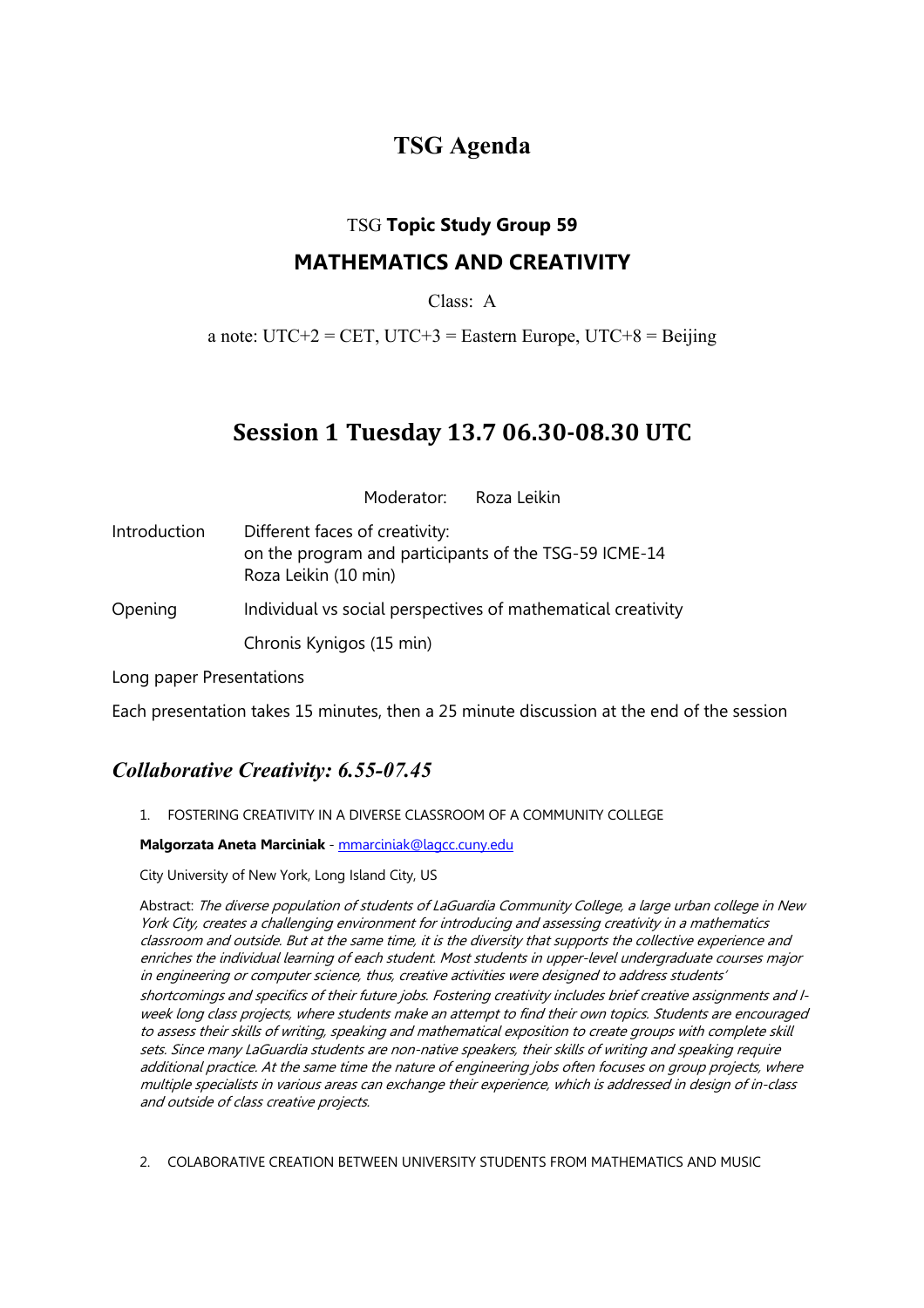### **M. Alicia Venegas-Thayer**, aliciavenegasth@gmail.com

Pontificia Universidad Catolica de Valparaiso, Valparaiso, Chile

Abstract: In this investigation, we consider an interdisciplinary process as an opportunity for collaborative creation between specialists from different disciplinary areas. Supported by the Commognitive Theory, we planned a focus group with students of mathematics and music, who faced a task of musical creation using random experiments. During their interactions, we observe that the establishment of a procedure of musicalmathematical composition depended on the specialized practice of each participant, who resorted to routines typical of their discipline to talk about objects of the other discipline. From this, new interdisciplinary objects emerged to talk about the musical instruments for their composition.

3. CREATIVE DESIGN OF DIGITAL TOOLS FOR TEACHING IN A MATHEMATICS' TEACHERS' COMMUNITY

#### Dimitris Diamantidis, **Chronis Kynigos** - kynigos@ppp.uoa.gr

National and Kapodistrian University of Athens, Athens, Greece

Abstract: This paper aims to describe the collaboration in a community of Greek mathematics teachers, that took place in a realistic school context, where the common goal was to re-design digital tools for teaching mathematics. The original tools that were re-designed, are provided online, formally in the digital textbooks (http://ebooks.edu.gr/new/), by the Greek Ministry of Education, as suggestions to be used in teaching. Teachers in this community collaborated in successive cycles of re-designing the tools and then using them in classroom. These cycles constitute the body of a research intervention, adopting the approach of design-based research. From the analysis, that was conducted following the Strauss's & Corbin's paradigm of grounded theory, the characteristics of the collaboration and communication within the community emerged, hence the elements of a creative process and outcome, in line with Fischer's approach, were apparent. Moreover, several aspects of the process in the group evident the possibility of producing more data and analyzing them through integrated lenses of continuous professional development and creativity of mathematics teachers.

4. CREATIVE ART PROCESSES TO DEEPEN GEOMETRICAL THINKING OF MIDDLE SCHOOL MATHEMATICS TEACHERS.

#### **Irina Lyublinskaya<sup>1</sup>, Marta Cadral<sup>2</sup>** il2369@tc.columbia.edu

1. Teachers College, Columbia University, New York, US 2. CUNY College of Staten Island

Abstract: This study focused on understanding the ways in which creative aspects of both mathematics and art could be combined to deepen middle school teachers' understandings of geometric concepts that are difficult to teach, and to improve their teaching of these topics. Despite a growing body of research showing the crucial role of creativity as foundational for our thinking, traditional mathematics teaching tends to focus more on cognitive understanding, while art tends to value an embodied knowledge that might not be expressed through words. Our study found that the art materials and processes provided a higher level of creative engagement that helped teachers appreciate and understand both pedagogy and mathematical content differently and more creatively. As these teachers learned through creative engagement, they made connections from learning mathematics content to pedagogy of teaching that same content.

### 5. SOCIAL CREATIVITY IN A CONSTRUCTIONIST CLASSROOM CONTEXT

### Chronis Kynigos, **Dimitris Diamantidis**

kynigos@ppp.uoa.gr

National and Kapodistrian University of Athens, Athens, Greece

Abstract: Social creativity is a theory addressing creative performance and outputs as they grow out from the interaction between individuals in collectives and computational media, technologies and artefacts, all of them providing aids to them in carrying out their work. Without neglecting or minimising the contribution of 'individual' creativities, the theory nevertheless treats them as sources and manifestations of a 'socio-cultural'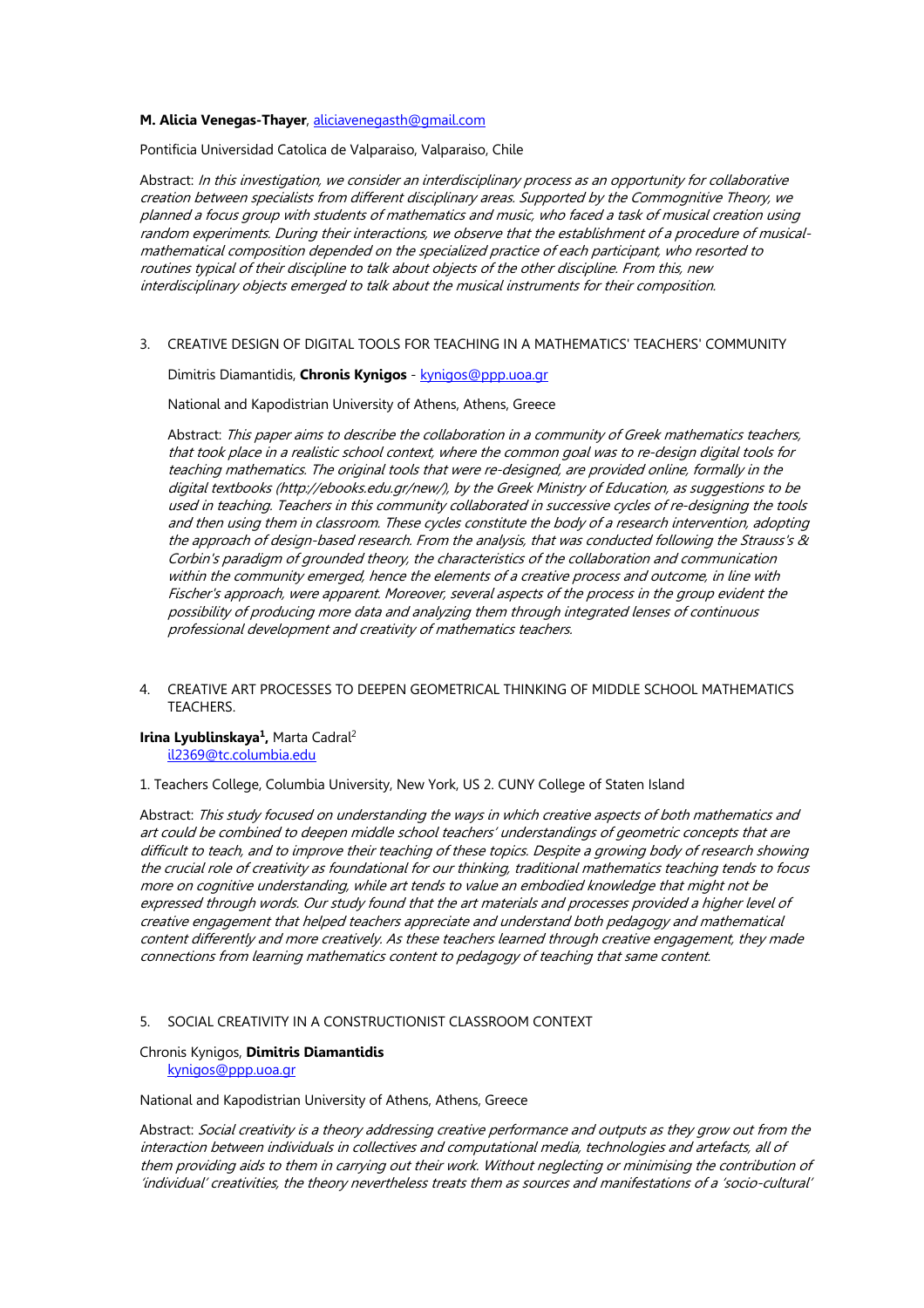capital in terms of educational and disciplinary background, life experience and professional expertise, as well as the cultural and epistemological antecedents of all these. Each individual brings such a capital with them, which is voiced in the individual's distinctive perspective towards addressing a particular problem or situation. Social creativity occurs also in a 'technical' context, apart from a 'social' one, human collectives and the interchange taking place within them. The students imposed redundant functional relationships on linear and angular elements of geometrical figures in order to program a computer to construct special kinds of figural models such as a parallelogram which can never become a square. The analysis of this design study approaches the generation of the students' creative ideas as a normal output emerging from a sociotechnical environment where the teacher played a significant role to encourage playful creative posing and solving of problems.

### **discussion: 08.05-08.30**

# **Session 2 Wednesday 11.30-13.00 UCT**

Short Oral presentations, each presentation takes 8 minutes, then a 18 minute discussion at the end of the session

### **Round table 1: 11.30-12.02 Cognitive Perspective of Creativity**

Chair – Kynigos

1. EXPLORING PRIMARY STUDENTS' CREATIVITY IN HANDS-ON MATHEMATICAL ACTIVITIES

Jiali Xing<sup>1</sup>, Qiaoping Zhang<sup>2</sup>, Xuanzhu Jin<sup>3</sup> xingjiali904@163.com

1. Zhejiang New Thought Educational Science Academy, Hangzhou, China, 2. The Education University of Hong Kong, 3. Hong Kong SAR, China

Abstract: Mathematical creativity is regarded as one desirable goal in mathematics education around the world. It is worth to know how to promote students' creativity through mathematical problem solving. This study explored students' creativity in collaborative hands-on mathematical activities. Three crucial characteristics of creativity (flexibility, fluency, and originality) have been identified in solving tasks together with students' positive affective factors. The elaboration and collaboration may need to be trained in the classroom and teachers' guidance are also crucial during their problem-solving process.

#### 2. A LEAP FROM IN SCHOOL TO OUT SCHOOL - POSSIBILITY IS CREATIVITY DEVELOPMENT

**Shin Watanabe**, longlifemath@gmail.com

The Mathematics Certification Institute of Japan

Abstract: The main purpose is that creativity is the bridge between In School and Out School. In School is an education given by teachers in mathematics learning, and is a passive learning place for students. As a lifelong learning, the place of learning that aims to enjoy mathematics is called Out School. The bridge between In School and Out School is creativity. This creativity development is the key to everyone enjoying Out School as lifelong learning. In School consists of "play", "inductive method" and "deductive thinking". And Out School is sublimated from "Inductive Thinking" to "Play". I want to think about how we can have a bridge that goes through these two stages. This creativity as a bridge makes it possible to find problems and to enjoy the mathematics by thinking for yourself.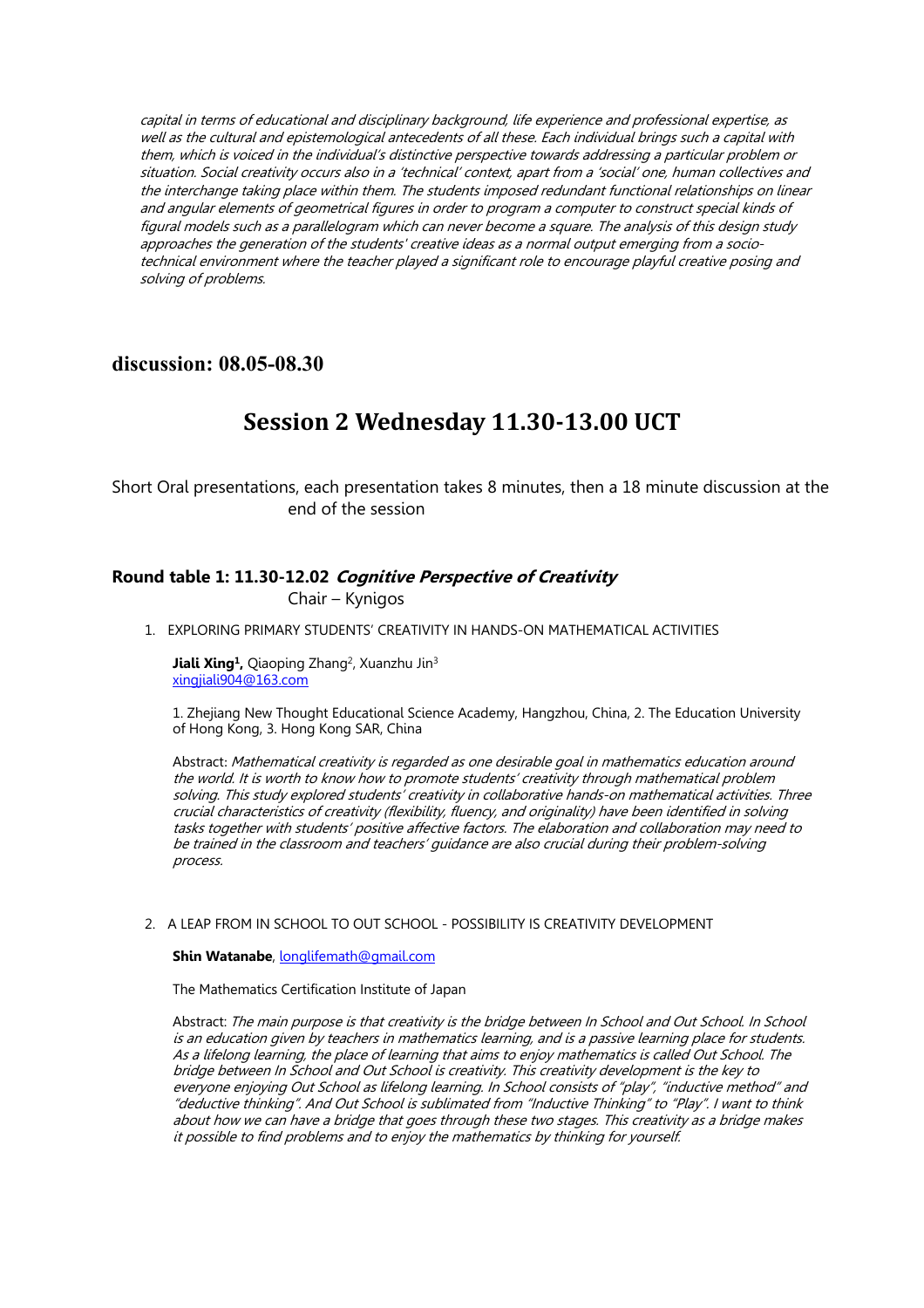#### 3. CREATIVITY IN LINEAR ALGEBRA THROUGH INTERACTIONS

#### Aditva P. Adiredia<sup>1</sup>, Michelle Zandieh<sup>2</sup> adiredja@math.arizona.edu

1. The University of Arizona, US 2. Arizona State University, Polytechnic Campus, US

Abstract: In this report we describe the co-construction of creative everyday examples to explain the concept of basis in linear algebra. Eighteen students participated in individual interviews during which they explained their understanding of the concept of basis: eight participants were undergraduate female minority students from the U.S., while ten were undergraduate and graduate students from Germany. During these interviews' students constructed everyday examples using diverse contexts, e.g., marine life, money, and religion to explain basis. This report focuses on the interaction between the participant and interviewers as part of the creative process. Students constructed a new example when the interviewers: 1) asked for another example without any specific guidance; 2) asked for an example for a specific context or audience; 3) suggested of a different structure or idea to think about basis; and 4) shared of an example from a different interview. Each instance highlights the role of collaboration in constructing the examples. This report documents creative acts in tertiary education outside of proofs and problem solving, and as an everyday co-construction with students.

4. STUDENTS MAKE INTERACTIVE EXHIBITION "EXPERIMENTAL MATHEMATICS" FOR THE MUSEUM OF ENTERTAINING SCIENCES

Mariia Pavlova<sup>1</sup>, Maria Shabanova<sup>2</sup> maria070583@mail.ru

1. Northern (Arctic) Federal University, Arkhangelsk, Russia 2. Moscow Center of the Development of Human Resources for Education, Russia

Abstract: Museums of entertaining sciences is one of the most interesting forms of popularization of scientific knowledge and scientific activity. The first museum of entertaining sciences was opened in 1906 in Germany. Today, there are numerous similar museums in many countries. The main advantage of such museums is the interactive nature of exhibits: everyone may touch the exhibits and experiment with them. We suggest going further by giving students an opportunity to create an exhibition themselves. The purpose of this article is to present our experience of realization of this idea. Students of universities and secondary schools have made a holistic interactive exposition "Experimental Mathematics" for a museum of entertaining sciences in Archangelsk. The students wanted to present mathematics in a new, unusual perspective of "experimental science", to tell them about the role of experiments in mathematical discoveries, and to make them feel themselves like real researchers and experimental mathematicians.

### **Round Table 2: 12.02-12.42 Creativity in the World**

Chair – Leikin

5. MATHEMATICAL CREATIVITY OF FILIPINO AND JAPANESE STUDENTS: A COMPARATIVE STUDY

Lady Angela Mico Rocena<sup>1</sup>, Ma. Nympha B. Joaquin<sup>1</sup>, Manabu Sumida<sup>2</sup>, Naomichi Yoshimira<sup>2</sup> lmrocena@up.edu.ph

1. University of the Philippines, Quezon CIty, Philippines 2. Ehime University

Abstract: This study explored the mathematical creativity of Filipino and Japanese students by looking deep into student responses to open-ended problems on numbers and number sense. One-hundred forty Filipino and Japanese Grade 7 students participated by answering a researcher-made instrument which was content-validated, pilot-tested, and subjected to reliability testing. Then statistical tests were applied to analyze the results. Moreover, classroom observations were conducted and academic documents such teacher-made assessments and textbooks were analyzed to substantiate the statistical results. Results show that the mathematical creativity of these two groups are significantly different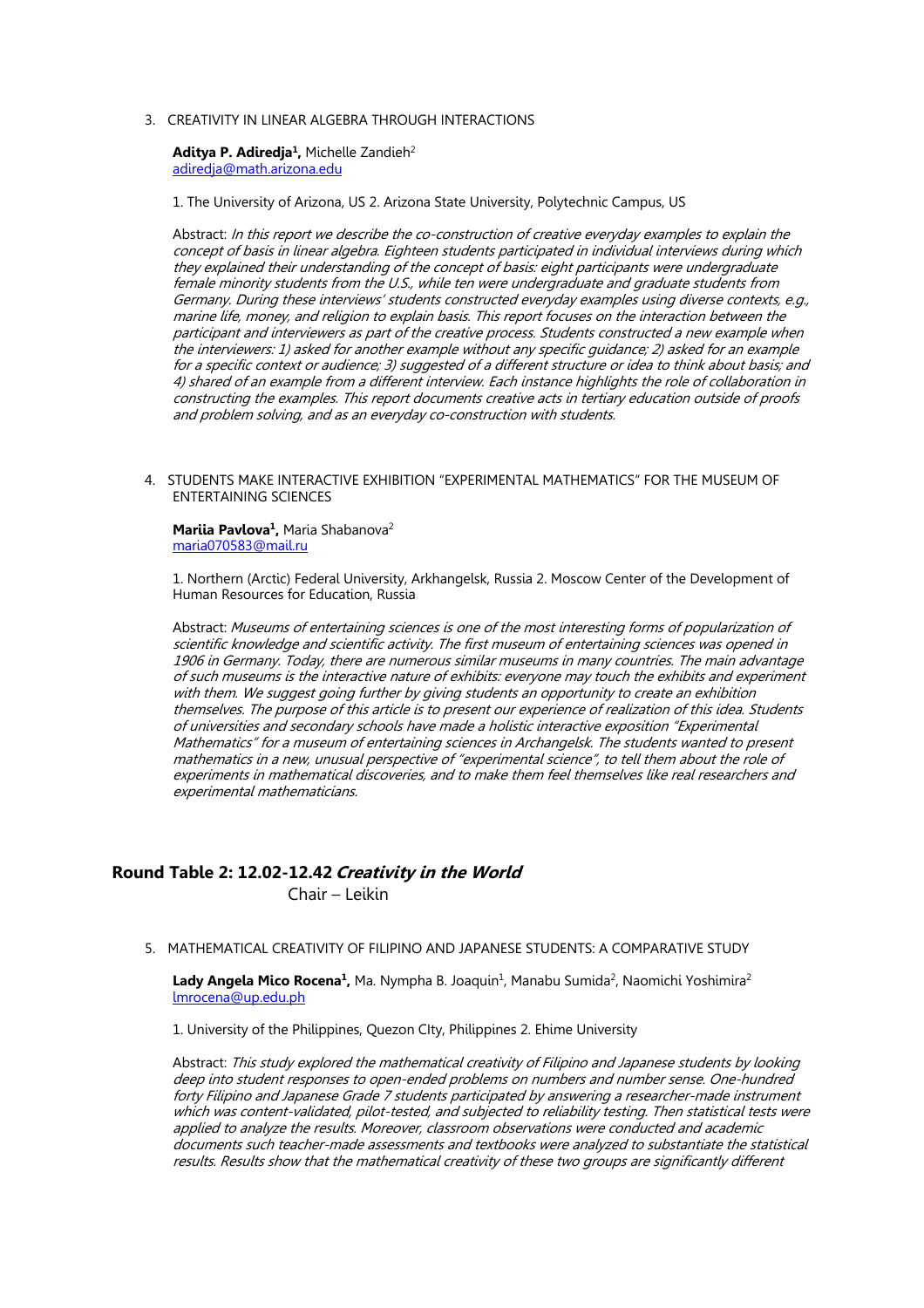with the Japanese students scoring higher. Qualitative analysis for these results were discussed, as is their usefulness for improving mathematics teaching and learning.

6. AN EXPLORATION INTO CHINESE HIGH SCHOOL STUDENTS' CONSCIOUSNESS OF ENQUIRING AND INNOVATION

**Yi Chu ,** 852834229@qq.com

JIN Haiyue, Nanjing Normal University, Nanjing, China

Abstract: This study investigates the consciousness of enquiring and innovation of Chinese Grade 10 students (n=483) with a self-designed questionnaire. It reports the results of a survey with high school students from two typical high schools in Nanjing. One of the high schools ranks first in the city, and the other high school ranks slightly inferior. The results showed that great imbalance between students' exploring spirits and creative practice ability did exist even if students from the top high school showed a deeper interest in the exploration of new things and the resolution of problems.

7. PROMOTING CREATIVITY IN THE INTERNATIONAL BACCALAUREATE DIPLOMA PROGRAMME **MATHEMATICS** 

**Deborah Sarah Sutch**, Helen Thomas deborah.sutch@ibo.org

International Baccalaureate Organization, Den Haag, Netherlands,

Abstract: The aim of all International Baccalaureate (IB) programmes is to develop internationally minded people who, recognizing their common humanity and shared guardianship of the planet, help to create a better and more peaceful world through educational programmes that are broad, balanced, conceptual and connected. Creativity is central to this desire and as such there are a number of strategies in place which create space and time for the development of creativity both across the IB programmes and within the Diploma Programme (DP) mathematics courses. This paper aims to illustrate the strategies and conditions that have been deliberately put in place to provide opportunities for IB DP students to develop and demonstrate their mathematical creativity. It seeks to add to the discussion about whether creativity is purely the domain of the truly gifted in mathematics using Usiskin's (2000) eight-tiered hierarchy of creativity and what Sririman (2005) describes as "the butterfly effect"*.*

8. ESTABLISHMENT OF EVALUATION INDEX SYSTEM FOR PRIMARY SCHOOL STUDENTS' MATHEMATICAL INNOVATION COMPETENCY: INVESTIGATION AND ANALYSIS BASED ON DELPHI METHOD

**Anzhi Wang** , 201931010006@mail.bnu.edu.cn

Beijing Normal University, China

Abstract: In this study, the Delphi method was used to collect three rounds of opinions from 19 experts from universities and scientific research institutes on the constituent elements, connotation and weight of the evaluation index system of pupils' mathematical innovation competency. Five first-level indicators and 13 second-level indicators were formed: knowledge acquisition (mathematical basic knowledge level, acquisition of new knowledge, knowledge). Knowledge organization, thinking ability (divergent thinking, aggregated thinking), self-monitoring (evaluation, reflection, regulation), practical ability (discovery and proposal of mathematical problems, design and implementation of problem solutions, resource utilization and management), communication and communication (acquisition of views, expression of views). It provides standards and tools for the cultivation and evaluation of pupils' mathematical innovation competency.

### 9. BRAIN EXCERICES FOR IMPROVING MATH CREATIVITY AND PHYSICAL HEALTH

#### **Valentina Gogovska,**

University "Ss. Cyril and Methodius", Institute of Mathematics, 1000 Skopje, N. Macedonia

Abstract : Textual tasks, magic squares, mathematical riddles, puzzles and rebuses can be used as a tool for motivating and encouraging students' interest in mathematics. The aim of this paper is to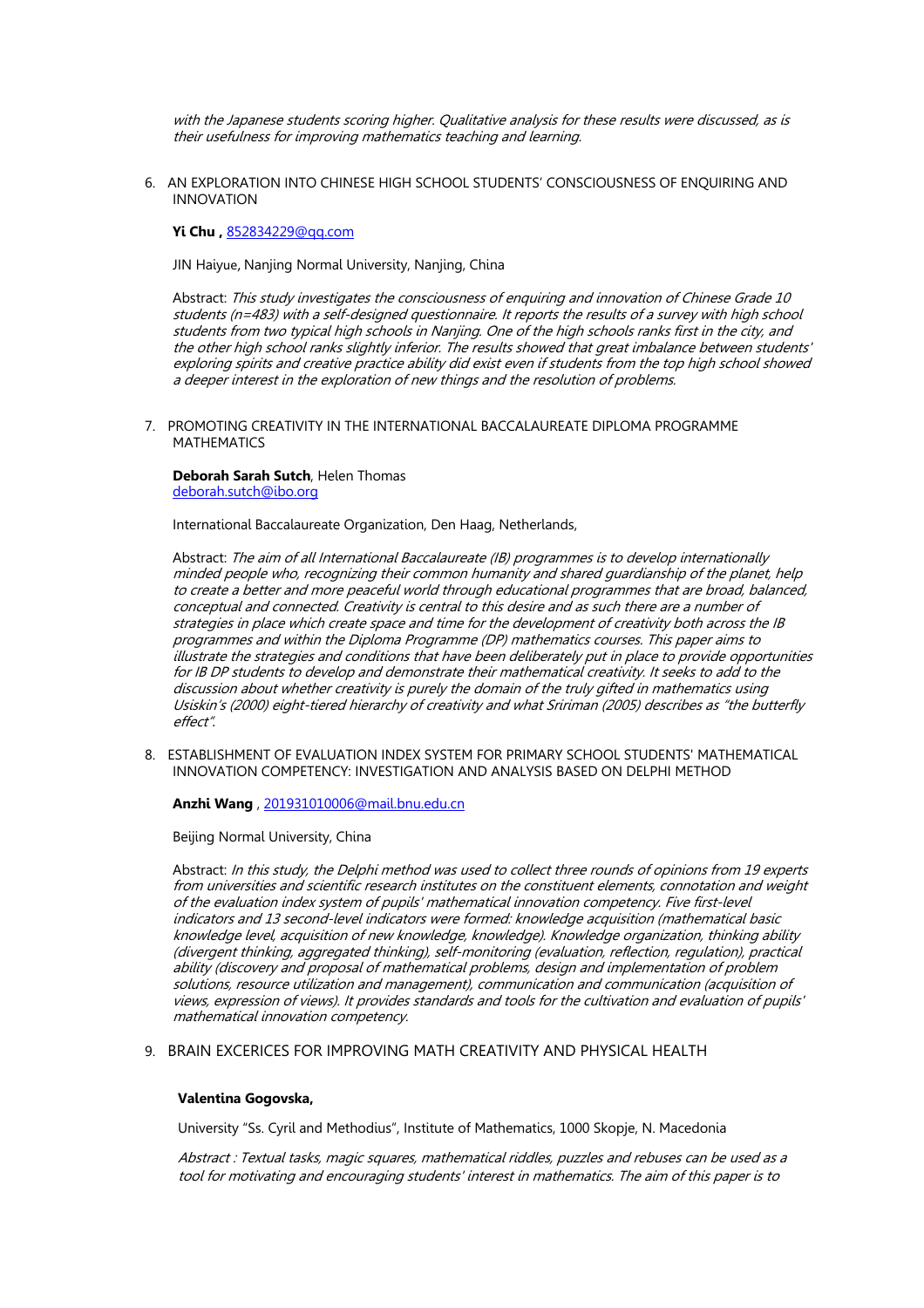suggest several such tasks that increase students' interest in mathematics and mathematical challenges, deepen their knowledge and encourage creativity and the process of acquiring longlasting and structural knowledge among students. Simultaneously, by pointing and discussing solutions we can increase not only creativity but also students' mathematical thinking and encourage them to think about formulating new tasks that will have similar or different solutions. That means that we can foster their ability to be successful and to work and thing more and further than others.

### **Discussion: 12.42-13.00**

# **Session 3– Saturday 17.7 06.30-08.30 UTC**

### *Cognitive abilities and development of Creativity*

Each presentation lasts 15 minutes followed by 15 minute discussion at the end of the session

### Session chair: Kynigos

1. DESIGNING GAMES TO FOSTER CREATIVITY THINKING ABOUT RANDOMNESS

### **Theodosia Prodromou**<sup>1</sup>, Chronis Kynigos<sup>2</sup> theodosia.prodromou@une.edu.au

University of New England, Armidale, Australia 2. National and Kapodistrian University of Athens, Greece

Abstract: This study focuses on teachers' experimentation in a constructionist setting that induces mathematical creativity allowing students to experiment with randomness which is embedded in wider socio-scientific issues that call for decision making under uncertainty. The game modding - versioning process is addressed through collectives of diverse teachers. The analysis of the modding - versioning process shows that the interactions fostered by the socio-technical environment allowed these diverse practitioners to use their deterministic meanings in a productive way while modifying the game or designing new games that simulate a realist situation where people make decisions about their daily diet. The endproduct of this social creative process were 39 different mods created by means of a game authoring 'choices with consequences' tool we call ChoiCo. These mods evolved through participants discussions about the realism of the games and the randomness embedded and generated in the target context.

2. CREATIVITY VARIES FROM TASK TO TASK, DOESN'T IT? - A QUALITATIVE VIEW ON FIRST GRADERS' INDIVIDUAL CREATIVITY

### **Svenja Bruhn** - svenja.bruhn@uni-bielefeld.de

#### Bielefeld University, Germany

Abstract: Working individually on a mathematical open task, which facilitates primary school children to be creative, leads to very personal and unique creative processes and products. The observation and illustration of this creativity at primary school level is valuable for deepening our understanding of creative behavior in mathematics of younger students. This study takes a first glance on individual creativity of ten first graders working on two arithmetic open tasks. It determines, whether the individual creativity varies between two tasks. The qualitative analysis reveals different creativity types, which are deducted from the individual creativity patterns of the first graders. As a result, the individual creativity varies from task to task for only seven out of ten children.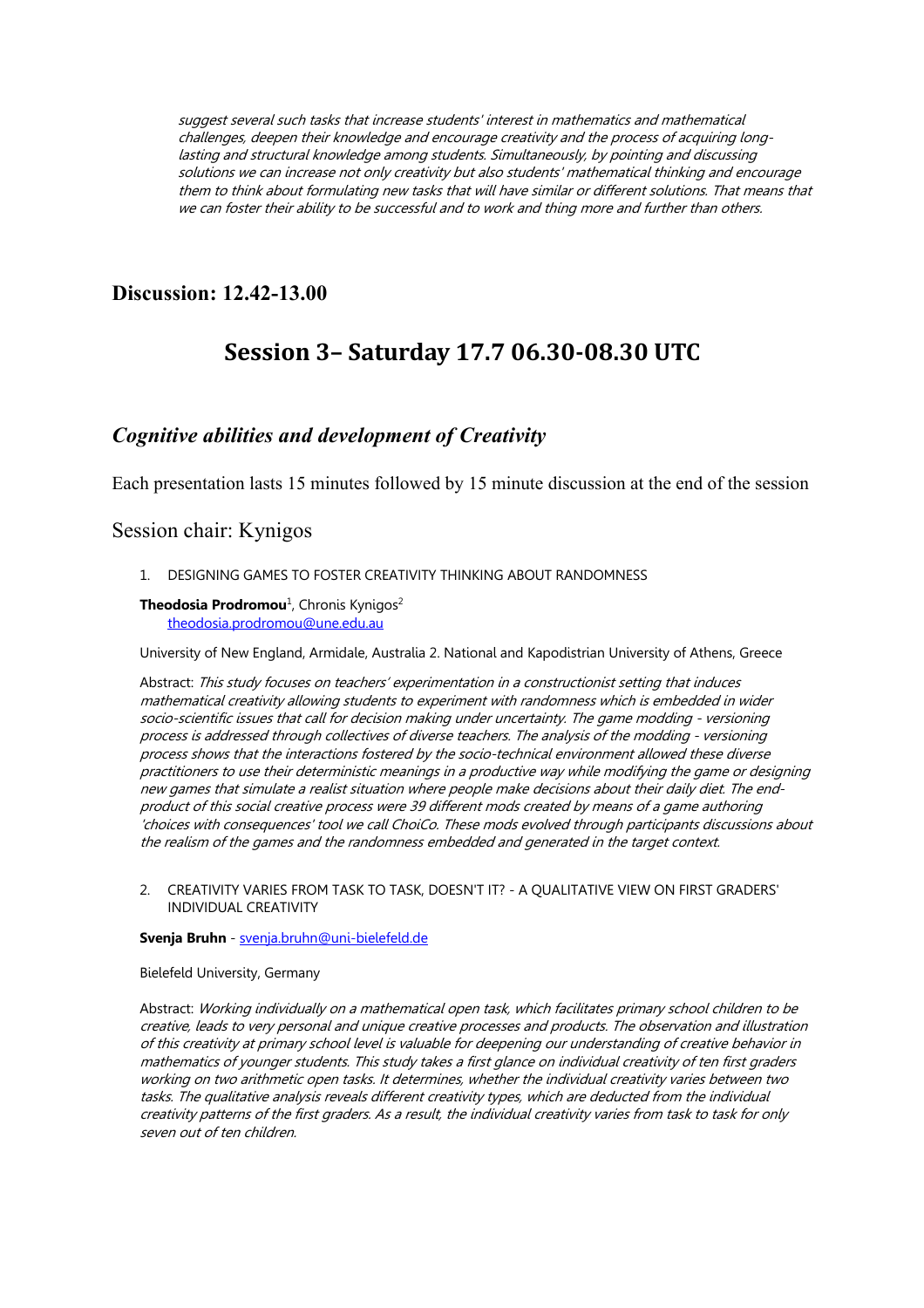3. "RETHINKING THE WORLD" WITH MATHEMATICS: THE GEOMETRIC CHESS FROM BAUHAUS AS A BASIS FOR CREATING MATHEMATICAL IDEAS AND MATERIALS

**Torsten Fritzlar**, Karin Richter torsten.fritzlar@paedagogik.uni-halle.de

University of Halle-Wittenberg, Germany,

Abstract: "Rethinking the World." The 100th birthday of the Bauhaus was celebrated under this motto. The legendary art school only existed for 14 years. Nevertheless, the break with traditional ideas and old certainties, a new way of thinking in art, architecture, design and education made the Bauhaus one of the most influential art schools in the 20th century. The article presents a project on the Bauhaus chess game for pupils and teacher students that not only takes up a design example but also the Bauhaus methodological approach and thus enables creative activity within and beyond mathematics.

#### 4. INVENTING GROWING PATTERNS BY PRIMARY SCHOOL STUDENTS - A CREATIVITY PROVOKING TASK

### **Daniela Assmus**, Torsten Fritzlar

daniela.assmus@paedagogik.uni-halle.de

Martin Luther University of Halle-Wittenberg, Germany

Abstract: Even though there are numerous studies on how primary school students work on sequences of growing patterns, so far there has been little research on how successful these children are in inventing their own growing patterns with consistent regularities. The presented case study with 14 mathematically gifted and 29 not mathematically gifted children combines two aspects regarding this content. First, it examines the extent to which the invented growing patterns of mathematically gifted third-graders differ from those of heterogeneous school classes. Second, it addresses the question of whether the presented task is suitable for provoking mathematical creativity in primary school age. Results of the case study show that the mathematically gifted children invented more and in a larger proportion consistently regular growing patterns than the children in the comparison group. In addition, the patterns of gifted children are characterized by a greater diversity than in the school classes, which could indicate a special creativity of the mathematically gifted children.

5. THE RELATION BETWEEN SPATIAL ABILITY AND CREATIVITY IN GEOMETRY IN PRIMARY SCHOOL

Anastasia Datsogianni<sup>1</sup>, Pantelitsa Eleftheriou<sup>3</sup>, Nektaria Panagi-Louka<sup>2</sup>, Athanasios Gagatsis<sup>2</sup> Anastasia.Datsogianni@psy.lmu.de

1. University of Munich (LMU)<sup>1</sup>, Munich, Germany 2. University of Cyprus<sup>2</sup> 3. Cyprus Ministry of Education and Culture<sup>3</sup>

Abstract: The current study aims at investigating the spatial ability and creativity skills of 192 fifth and sixth graders from Cyprus and Greece as well as the relation between these two concepts. Firstly, students' performance in the three dimensions of spatial ability (form board, card rotation, and orientation) was examined, with students' success rates being low. The creativity characteristics, fluency, flexibility, and originality, were investigated through multiple solutions tasks based on the context of area and perimeter. Fluency and flexibility were strongly and consistently related, appearing as a dipole, while originality was observed among very few students. Finally, the relationship between spatial ability and creativity was examined and the two concepts seem to be related. Implications and limitations of the study are discussed.

### 6. STRATEGY-RELATED AND OUTCOME-RELATED MATHEMATICAL CREATIVITY IN ALL AS COMPARED TO THAT IN GIFTED

Haim Elgrably, **Roza Leikin -** rozal@edu.haifa.ac.il

University of Haifa, Haifa, Israel

Abstract: The contrast between relative creativity and absolute creativity is central when comparing creativity-in-all and creativity in gifted individuals. We first will devise a theoretical framework for the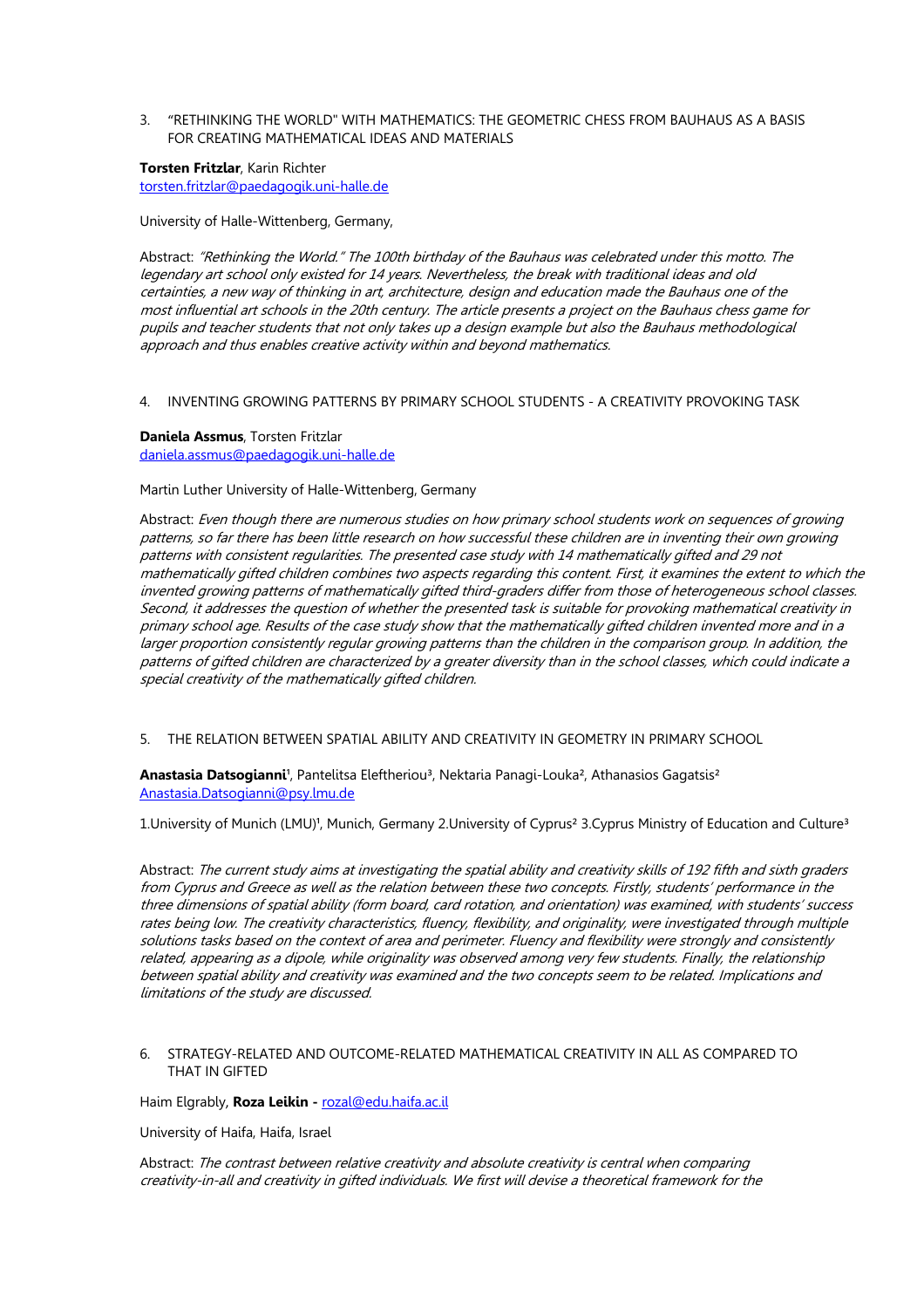analysis of creative processes and creative products associated with problem solving and problem posing. Second, we will exemplify posing mathematical problems through solving investigation tasks in Geometry. We will draw a distinction between outcome-related creativity and strategy-related creativity, thereby demonstrating differences in mathematical creativity-in-all and mathematical creativity in gifted individuals. Focusing on the fluency, flexibility and originality of the problem solving and problem posing strategies and products, we argue that major characteristics of mathematical creativity in gifted individuals is a high level of strategy-related flexibility and product-related originality.

# **Discussion: 08.15-08.30**

# **Session 4– Saturday 17.7 13.30-15.00 UCT**

Paper presentations: Each presentation - 8 minutes and then 25' discussion at the end

Session Chair: Suhy

Round Table 3: Collaborative and Interactive creativity Chair - Prodromou

1. A SURVEY OF MATHEMATICS TEACHERS' PERCEPTIONS ON MATHEMATICALLY GIFTED LEARNERS IN THABA NCHU PRIMARY SCHOOLS IN SOUTH AFRICA

### **Motshidisi Gertrude van Wyk**

totvanwyk@gmail.com

Central University of Technology –Free State, SOUTH AFRICA

Abstract: South African teachers conduct their lesson through inclusive education, but empirical evidence shows that the interpretation of inclusive education is that of meeting the needs of learners who are academically falling behind. The researcher of this study therefore investigated and analysed foundation phase teachers' preparedness in terms of catering for the needs of mathematically gifted learners. Data were collected from teachers and principals of the selected 10 primary schools in Thaba Nchu through questionnaires and structured interviews, respectively. The results show that 64% of teachers were competent to teach the gifted learners and, 88% expressed the need for higher education institutions to include content on gifted education in their courses. The results further show that, 70% of principals encourage teachers to attend AMESA congress and workshops to meet the needs of these precocious learners. However, the needs of gifted learners in inclusive classrooms are still not met due to lack of teacher training particularly in gifted education.

2. INQUIRY DIALOGUES IN MATHEMATICS CLASSROOM AND MATHEMATICAL REPRESENTATIONS AND THEIR ROLE IN LEARNING MATHEMATICS

**Hanna Zdziarska Slabikowska** hanna.slabikowska@usn.no

University South-Estern Norway, Solbergmoen, Norway

Abstract: Inquiry-based learning in mathematics invite students to work in ways similar to how mathematicians and scientists' work. The purpose of this poster is to discuss how connections between inquiry-based mathematics dialogues, reasoning, and mathematical representations, in a practical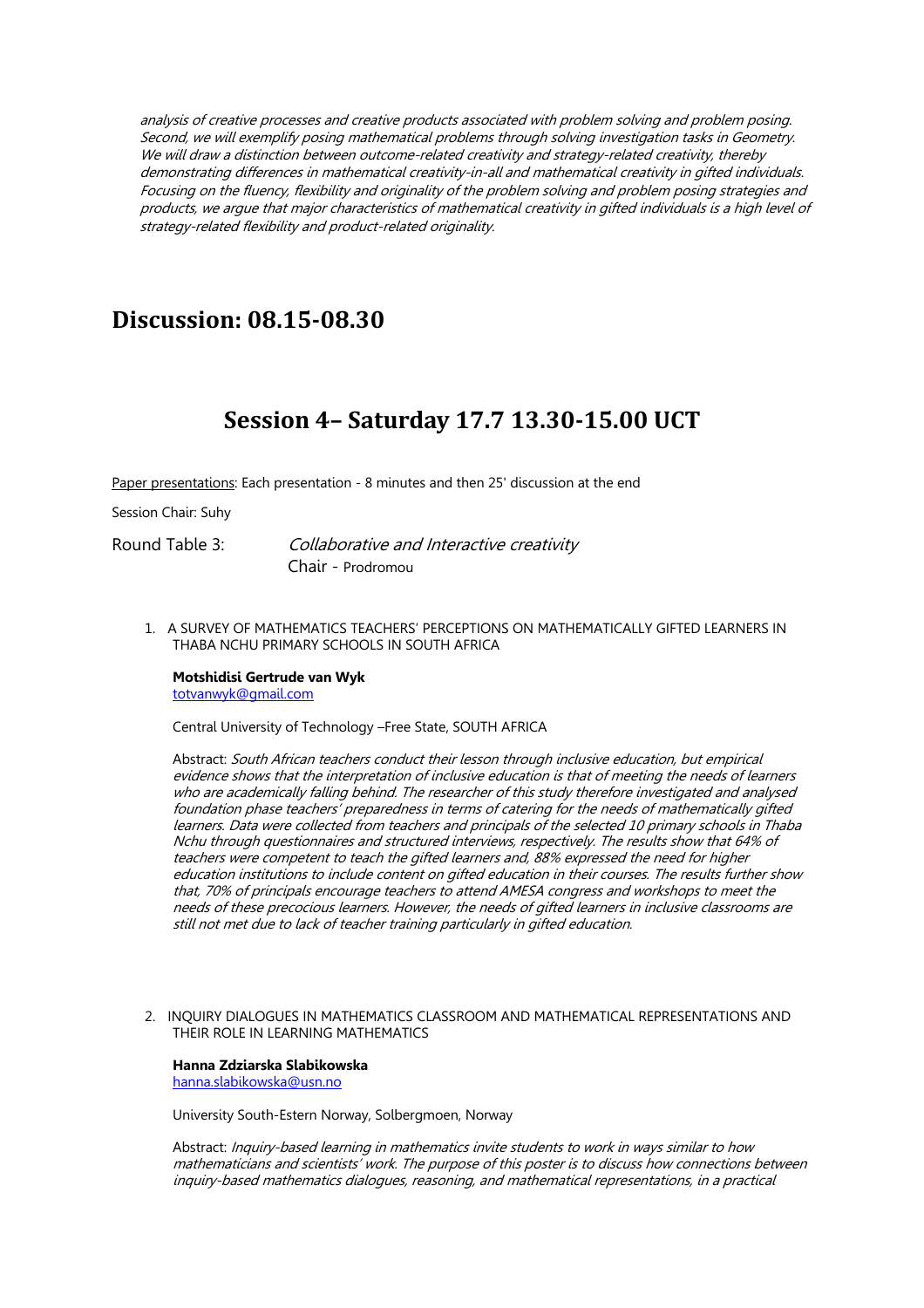context, can contribute to students' conceptual understanding of The Pythagorean theorem. The students in the study explore mathematical problems and discuss mathematical concepts.

3. MATHEMATICAL CREATIVITY WORKSHOP TO REVIEW ELEMENTS OF GEOMETRY WITH HIGH SCHOOL **STUDENTS** 

Matheus Delaine Teixeira Zanetti<sup>1</sup>, Mateus G. Fonseca<sup>12</sup>, Cleyton H. Gontijo<sup>1</sup> matheuszanetti13@gmail.com 1.University of Brasilia, Brasilia, Brazil 2. Federal Institute of Brasilia

Abstract: Improving critical and creative thinking in mathematics is a subject that has been studied by different researchers around the world. In this paper it is reported an activity carried out with a group of 18 Brazilian students from the last year of high school, whose purpose was to review geometric figures properties.

4. COMPARING SOCIAL CREATIVITY AMONG DESIGNERS WITH CREATIVITY OF MATHEMATICAL DIGITAL RESOURCES PRODUCED

Nataly Essonnier<sup>1</sup>, Mohamed El-Demerdash<sup>2</sup>, Jana Trgalová<sup>3</sup> nataly.essonnier@unige.ch

1. University of Geneva, Switzerland 2. Menoufia University, Egypt 3. University of Lyon, France

Abstract: In this paper, we bring to the fore social creativity in the design of digital resources with creative mathematical thinking (CMT) affordances, called 'c-books' ('c' for creative). We look for correlations between social creativity occurred during the design process and the CMT affordances of the c-books produced. Our analysis shows that CMT affordances are linked with SC.

5. EXPANDING POSSIBILITIES: A METAPHOR FOR THE CO-CONSTRUCTION OF STUDENTS' CREATIVE ACTS

Ayman Eleyan Aljarrah<sup>1</sup>, Jo Towers<sup>2</sup> ajarrah74@yahoo.com

1. Acadia University, Wolfville, Canada 2. University of Calgary

Abstract: The study described herein is part of a broader research study exploring collective creativity in elementary mathematics learning environments. While creativity is being encouraged in mathematics classrooms (Leikin & Pitta-Pantazi, 2013; Levenson, 2013), teachers have few tools to recognize, observe, and foster students' acts of collective mathematical creativity as they work together in groups in classroom. In this paper, we adopt the metaphor "expanding possibilities" to describe the creative actions of a group of sixth grade students while they are working together on a mathematical task and we offer the metaphor as a way to highlight the creativity inherent in children's doing of mathematics.

Round Table 4: Evaluation of Creativity Chair – Fritzlar

6. MATHEMATICAL CREATIVITY WORKSHOPS TO HIGH SCHOOL BRAZILIAN STUDENTS AND THEIR EFFECTS ON MOTIVATION AND PERFORMANCE IN MATHEMATICS

**Mateus Gianni Fonseca1 ,** Cleyton H. Gontijo2 mateus.fonseca@ifb.edu.br

1.Federal Institute of Education, Science and Technology of Brasilia 2.University of Brasilia

Abstract: This research aims to investigate whether the use of creativity techniques in math classes can be effective in improving mathematical creativity. It also aims to verify its effects on motivation and performance in mathematics. For this, an experimental research was designed. Eight workshops were offered to two groups of students from the last year of the Brazilian high school: control group and